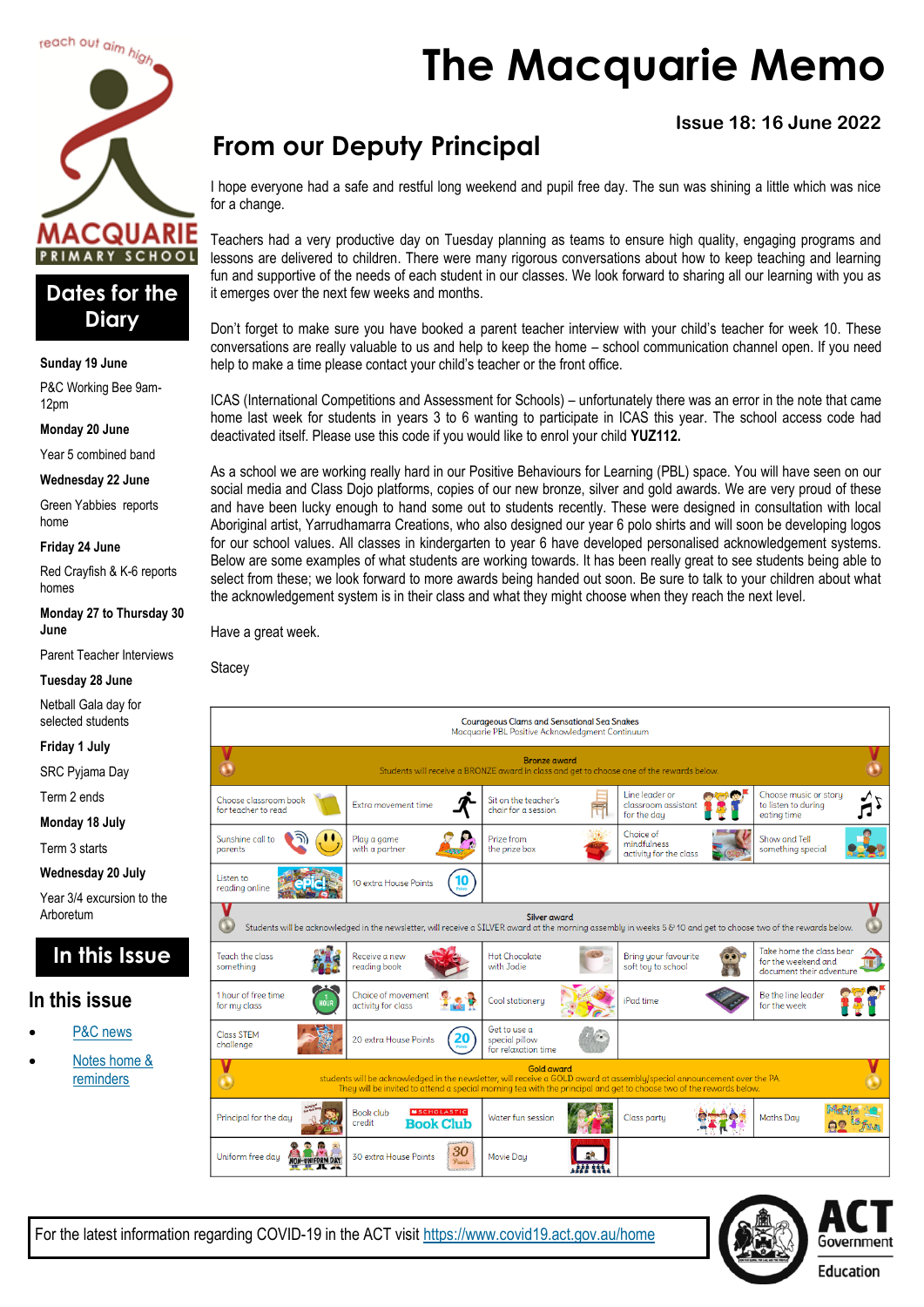# <span id="page-1-0"></span>**NEWS FROM THE P&C**

**From the President: New portable outdoor play equipment coming soon!** The P&C has recently donated \$2,000 to the school to buy some new portable outdoor play equipment for students. Look out for some photos next term of students using this in the playground!



**Gardens and Grounds:** On Sunday the 19th of June, we have our Term 2 Gardens and Grounds working bee. If you would like to come and help out in the school grounds, we would love to see you there. There are plenty of things that we will be working on to improve the school grounds for our kids. The working bee is from 9am to 12pm, however feel free to come for all or part of the working bee. If you have joined us before, we would love to have you come along again. We will be having a "thank you" sausage sizzle so we can all sit back and enjoy a snag whilst we admire our hard work! Please RSVP to Chris Hollins [grounds.mpspandc@gmail.com](mailto:grounds.mpspandc@gmail.com) so we can keep you updated & cater accordingly. Hope to see you there!

**Class Parent Reps:** We only have one more class needing a rep! Electric Eels still needs a volunteer, so if you are able to help out from that class, please send an email to: [classparentrepsmps@gmail.com](mailto:classparentrepsmps@gmail.com). It is very minimal work – perhaps 10 minutes every few weeks to let your class know what is going on  $\mathbb I$ 



**Uniform Shop:** The P&C Uniform Shop is open: **Mondays** 8:45 - 9:15, **Wednesdays** 3:00 - 3:30 and **Fridays** 8:45 - 9:15

Orders for new uniform items can be placed online at [www.flexischools.com.au](https://aus01.safelinks.protection.outlook.com/?url=http%3A%2F%2Fwww.flexischools.com.au%2F&data=05%7C01%7C%7C805a62c9030f423afc4208da4d2206fb%7Cf1d4a8326c2144759bf48cc7e9044a29%7C0%7C0%7C637907105795212331%7CUnknown%7CTWFpbGZsb3d8eyJWIjoiMC4wLjAwMDAiLCJQIjoi) or on the flexischools app. Flexischools orders will be sent home with students. **Week 9 & 10 Sale! All second-hand items are buy 1 get 1 free. Come on in and grab a bargain.**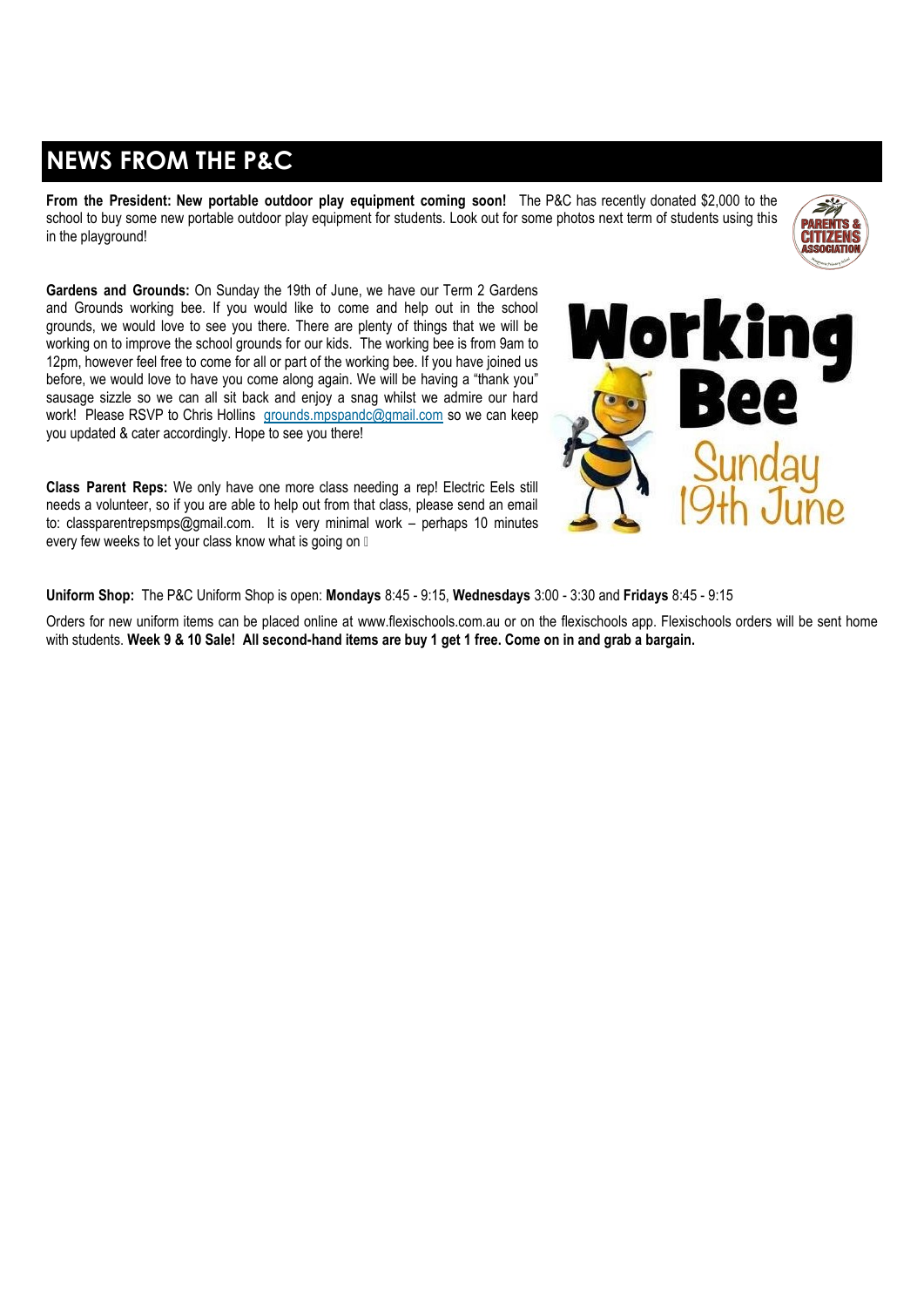# **LIBRARY NEWS**

#### Overdue Books

With only two weeks to go until our next holidays, we will be sending one more batch of overdue notices home next week. This will hopefully give children a reminder to find their overdue books and return them so new books can be chosen for the holidays. A note on the fridge might help children to remember to pack library books the night before library day. This will help them become responsible for their own school routines. Quite often Mum and Dad get the blame for forgetting to send library books back, and while we love and appreciate the family support, it is also wonderful when children start remembering what they need to get ready for school learning.

### **IT'S NOT TOO LATE TO ENROL FOR 2023**

If you forgot to enrol your child or young person in an ACT public school for next year, don't panic. Enrolments remain open throughout the year. You can find out more information and [apply online.](https://www.education.act.gov.au/public-school-life/enrolling-in-a-public-school) Support is also available from this school or by calling the Enrolments Telephone Service weekdays on 6205 5429.



Get your application in now to receive an offer in plenty of time to plan ahead for the 2023 school year.

ACT

**Need assistance?** Visit education.act.gov.au or call the Enrolments Telephone<br>Service 6205 5429.

# **Friday July 1st 2022 (Week 10)**

<u>Jama d</u>

**Wear your favourite PJs and bring a gold** coin donation to support the Smith **Family** 



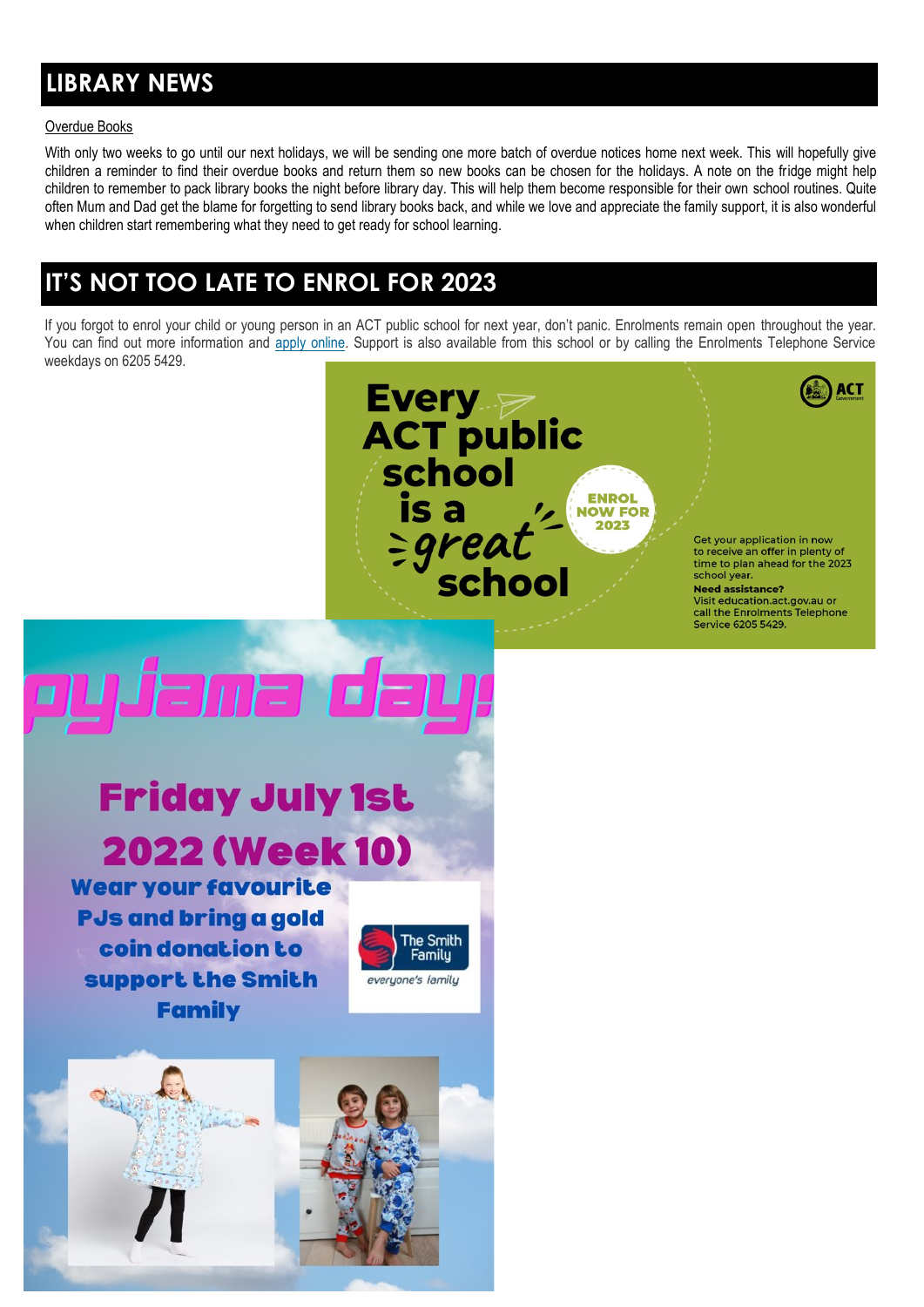

Come along and join the **JAZZY JUMPERS for a FREE** no obligation session in the recreational skipping class for boys, girls and adults!

#### **AMAROO School Hall**

Recreational: Sunday 1pm-2pm; Monday 5pm-6pm OR Wed 5:30pm-6:30pm Adult "Fun & Get Fit" Class - Monday 6-7pm

> Bring comfortable clothing, joggers and a water bottle.

Check out our Facebook page @JazzyJumpersCanberra or www.jazzyjumpers.org.au for any further information. If you would like to speak to someone -please call Belinda on 0402005262 or email: admin@jazzyjumpers.org.au

# www.jazzyjumpers.org.au



### Jazzy Jumpers visit

## Tuesday 31 May

### Recess and lunch clubs starting soon!